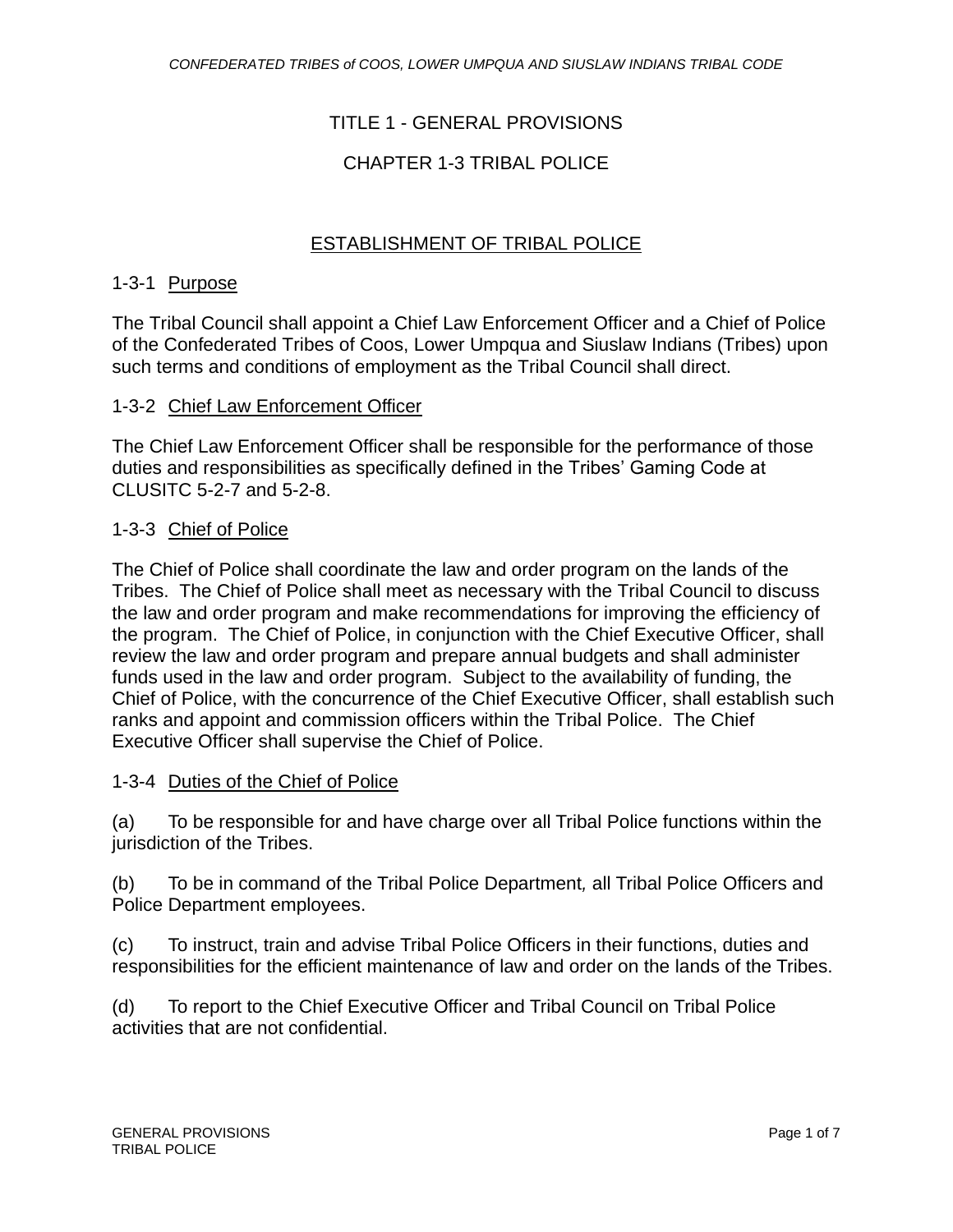(e) To select and recommend persons for appointment to and dismissal from the Tribal Police force consistent with Tribal law.

(f) To provide Tribal Police Officers to the Tribal Court to perform bailiff service, service of Court papers or transportation of prisoners if applicable.

(g) To develop a Tribal Police Policy Manual to serve as a standard of conduct to insure the efficient maintenance of law and order on the lands of the Tribes.

(h) To insure cooperation with other law enforcement agencies.

(i) To do such other law enforcement related activities as the Tribal Council shall direct.

(j) To designate an acting Chief of Police in his absence.

1-3-5 to 1-3-10 Reserved for Expansion.

# TRIBAL POLICE OFFICERS

#### 1-3-11 Appointment

Tribal Police Officers shall be hired by the Chief of Police. The terms and conditions of employment shall be established by the Chief Executive Officer in accordance with applicable law. All hiring of Tribal Police Officers shall be in accordance with the Tribes' Employee Manual.

## 1-3-12Qualifications

The qualifications of Tribal Police Officers shall be as follows:

(a) A sound physical and mental condition and ability to perform the required duties.

(b) Certification as a police officer under ORS 181.610 to 181.712, or attends the police academy if not currently certified*.*

(c) High moral character and absence of conviction of a felony or Class A misdemeanor.

(d) High school diploma or GED, twenty-one (21) plus years of age, and a U.S. citizen.

## 1-3-13Duties

The duties of a Tribal Police Officer shall be: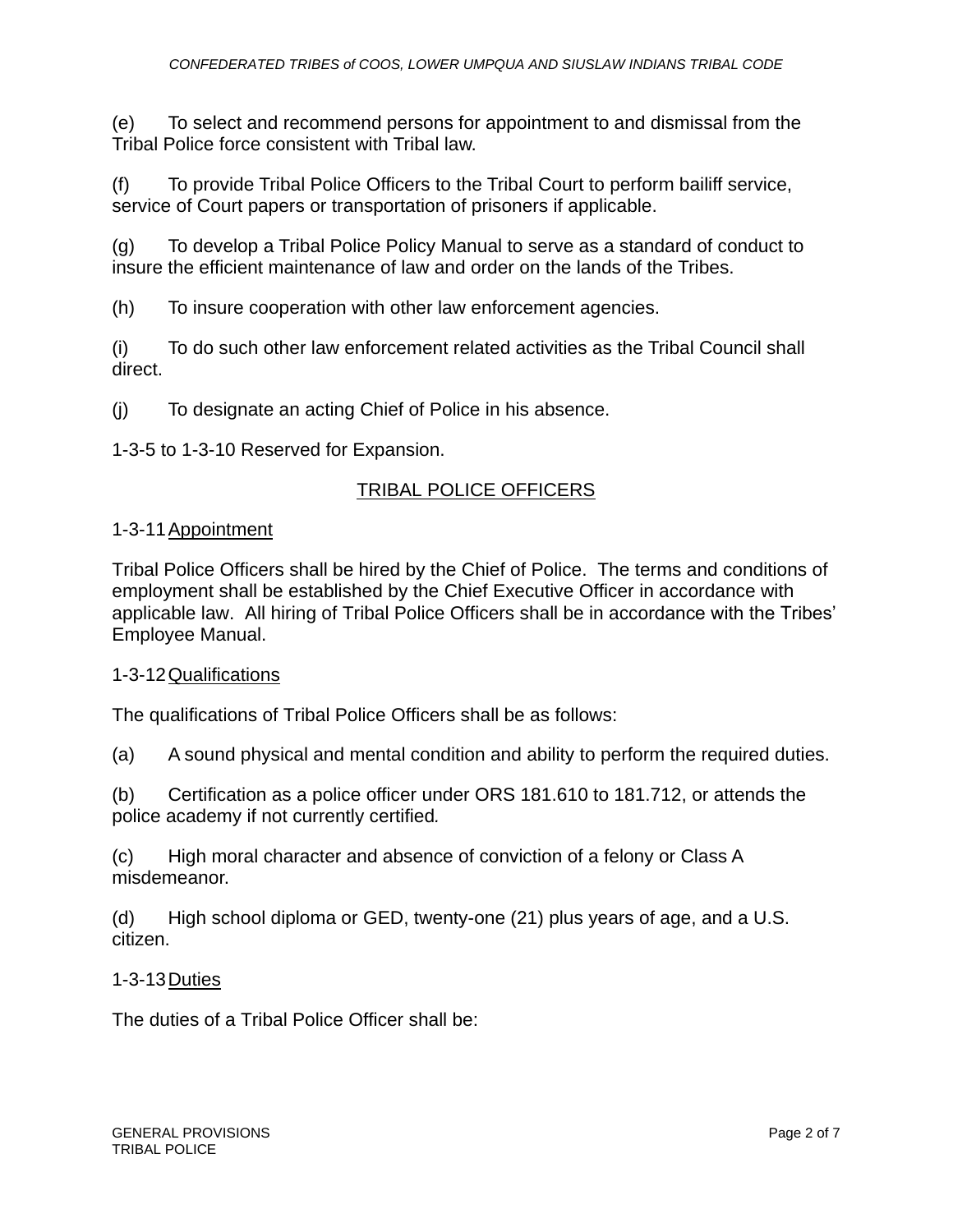(a) To obey promptly all orders of the Chief of Police and/or the ranking police officers.

(b) To report and investigate all violations of any law or regulation coming to the attention of the Tribal Police Department.

(c) To use discretion as to when to arrest persons for violations of laws and regulations when sufficient grounds exist for doing so.

(d) To lend assistance to other peace officers.

(e) To prevent, whenever possible, violation of the laws.

(f) To be informed as to the Tribal Codes and all other laws and regulations applicable to the lands and jurisdiction of the Tribes and to attend such training sessions as the Chief of Police may direct.

(g) To become familiar with and practice at all times principles of good and lawful police procedure.

(h) To the extent that the Tribal Officer is authorized by Chapter 644, Oregon Laws 2011 to exercise the powers enumerated in Chapter 644, Oregon Laws 2011, a Tribal officer shall comply with all rules adopted by the Department of Public Safety Standards and Training applicable to police officers, including rules specifically applicable to Tribal Police officers.

## 1-3-14Dismissal of Police

A Tribal Police Officer can be suspended or dismissed for noncompliance with the provisions of this Code or other violations of regulations, the Tribal Police Policy Manual, the Tribes' Employee Manual, standing orders of the department or neglect of duty.

#### 1-3-15Deputizing and Scope of Authority

(a) When authorized by Tribal Council, Tribal police may be deputized by another jurisdiction to aid in the effective law enforcement on the lands and jurisdiction of the Tribes.

(b) When authorized by Tribal Council, law enforcement officers and other law enforcement personnel from other jurisdictions or other departments or enterprises of the Tribes may be deputized to aid in the enforcement of this Code.

(c) When authorized by Chapter 644, Oregon Laws 2011, Tribal Police may exercise the powers enumerated in Chapter 644, Oregon Laws 2011.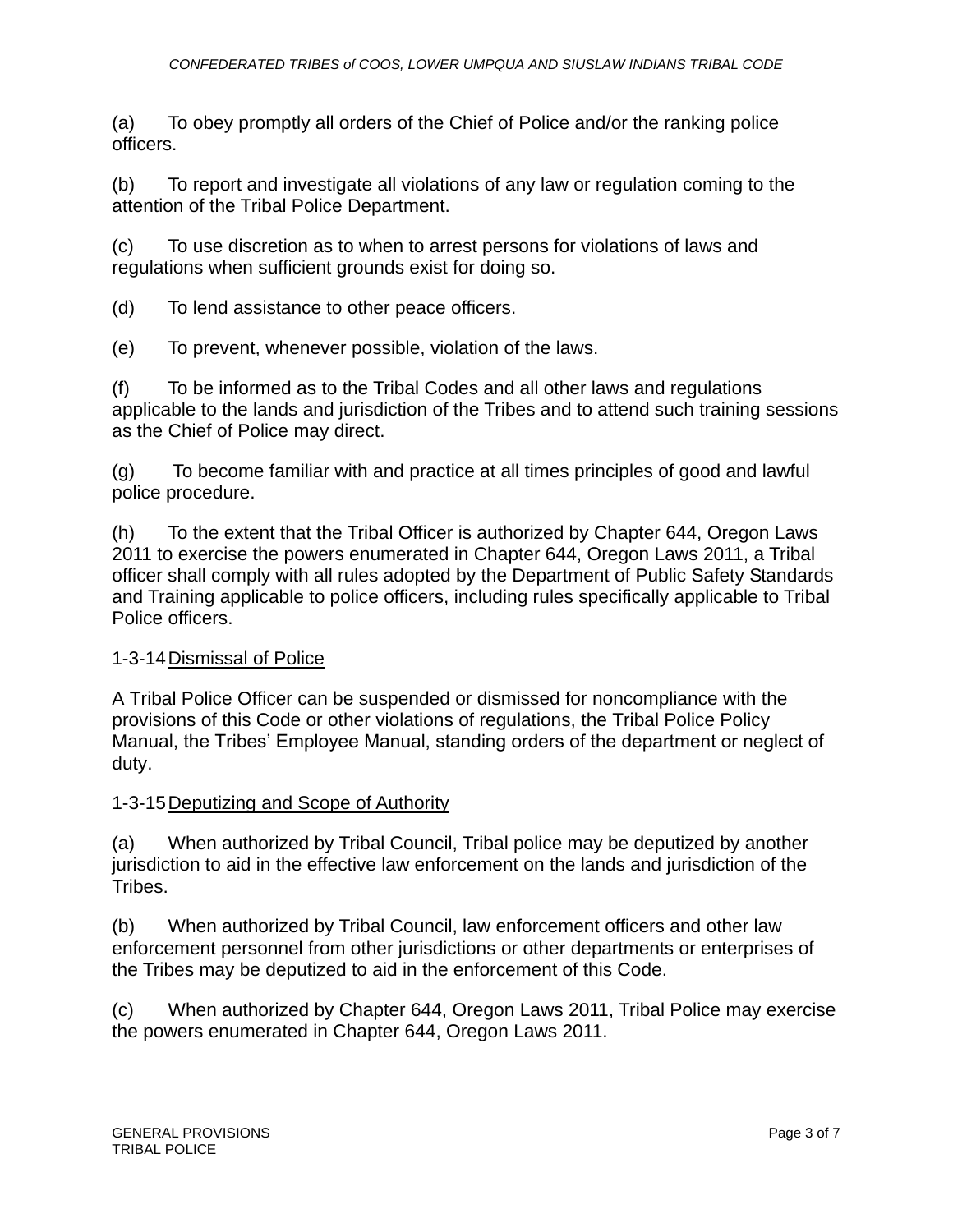# 1-3-16Police Training

(a) It shall be the goal of the Tribal Police to attract and retain experienced, professional Tribal Police personnel. To this end, the Chief of Police shall establish minimum standards of training, which all Tribal Police Officers will be required to meet. Further, the Chief of Police shall explore, schedule and arrange periodic training and retraining programs for Tribal Police Officers from all available sources. Such programs shall stress not only basic police procedures and techniques, but shall also deal with crime prevention, community and public relations and other appropriate topics. Training is to be in compliance with the Oregon Department of Public Safety Standards and Training.

(b) The Chief Executive Officer, or the Administrator's designee, shall ensure that the Tribes comply with:

(1) the requirements of ORS 181.610 to 181.712 applicable to law enforcement units as defined in ORS 181.610; and

(2) all requirements of all applicable rules adopted by the Department of Public Safety Standards and Training and applicable to law enforcement units as defined in ORS 181.610.

# 1-3-17Fulfillment of Conditions Established in Chapter 644, Oregon Laws 2011

(a) The purpose of this section is to fulfill the conditions enumerated in Section 2(4)(d) of Chapter 644, Oregon Laws 2011.

(b) The Tribes will participate in, and be bound by, a deadly physical force plan or plans approved under ORS 181.781 to 181.796, to the same extent that the county sheriff is required to participate in, and be bound by, such plan or plans. The Chief of Police shall recommend the plan or plans to the Chief Executive Officer, who shall either authorize the Chief to commit the Tribes to the plan or plans or shall deny such authorization.

(c) The Tribes shall retain records related to the exercise of the authority granted to authorized Tribal Police officers under sections 1 to 4 of Chapter 644, Oregon Laws 2011 in a manner substantially similar to the manner in which the provisions of ORS 192.005 to 192.170 require the Department of State Police to retain public records. The Chief Executive Officer, or the Administrator's designee, is authorized to adopt a policy effectuating this requirement.

(d) As provided in CLUSITC 1-6, the Tribes shall provide members of the public with the right to inspect law enforcement records of the Tribal government related to the exercise of the authority granted to authorized Tribal Police officers under sections 1 to 4 of Chapter 644, Oregon Laws 2011 in a manner substantially similar to the manner in which the provisions of ORS 192.410 to 192.505 provide members of the public with the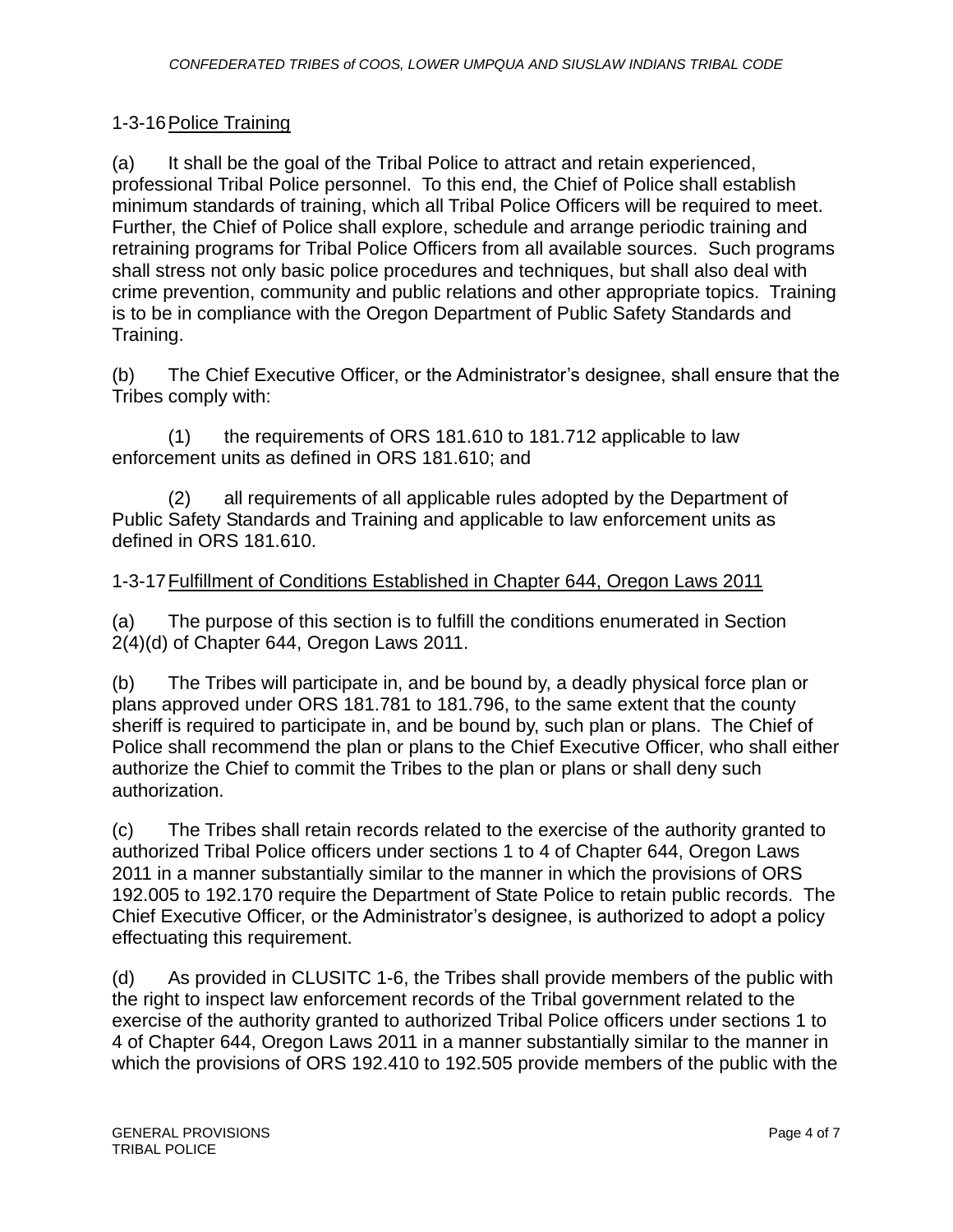right to inspect public records of the Department of State Police. The Chief Executive Officer, or the Administrator's designee, is authorized to adopt a policy effectuating this requirement.

(e) The Tribes shall preserve biological evidence in a manner substantially similar to sections 2 to 6, Chapter 275, Oregon Laws 2011. The Chief of Police shall recommend the policy to the Chief Executive Officer. The Chief Executive Officer, or the Administrator's designee, is authorized to adopt a policy effectuating this requirement.

(f) The Tribes shall, as provided in CLUSITC 2-7, waive sovereign immunity, in a manner similar to the waiver expressed in ORS 30.260 to 30.300, as to tort claims asserted in Tribal Court that arise from the conduct of an authorized Tribal Police officer.

(g) The Chief of Police shall recommend to the Chief Executive Officer a written pretrial discovery policy consistent with Section 2(4)(e) of Chapter 644, Oregon Laws 2011. The Chief Executive Officer, or the Administrator's designee, is authorized to adopt a policy effectuating this requirement.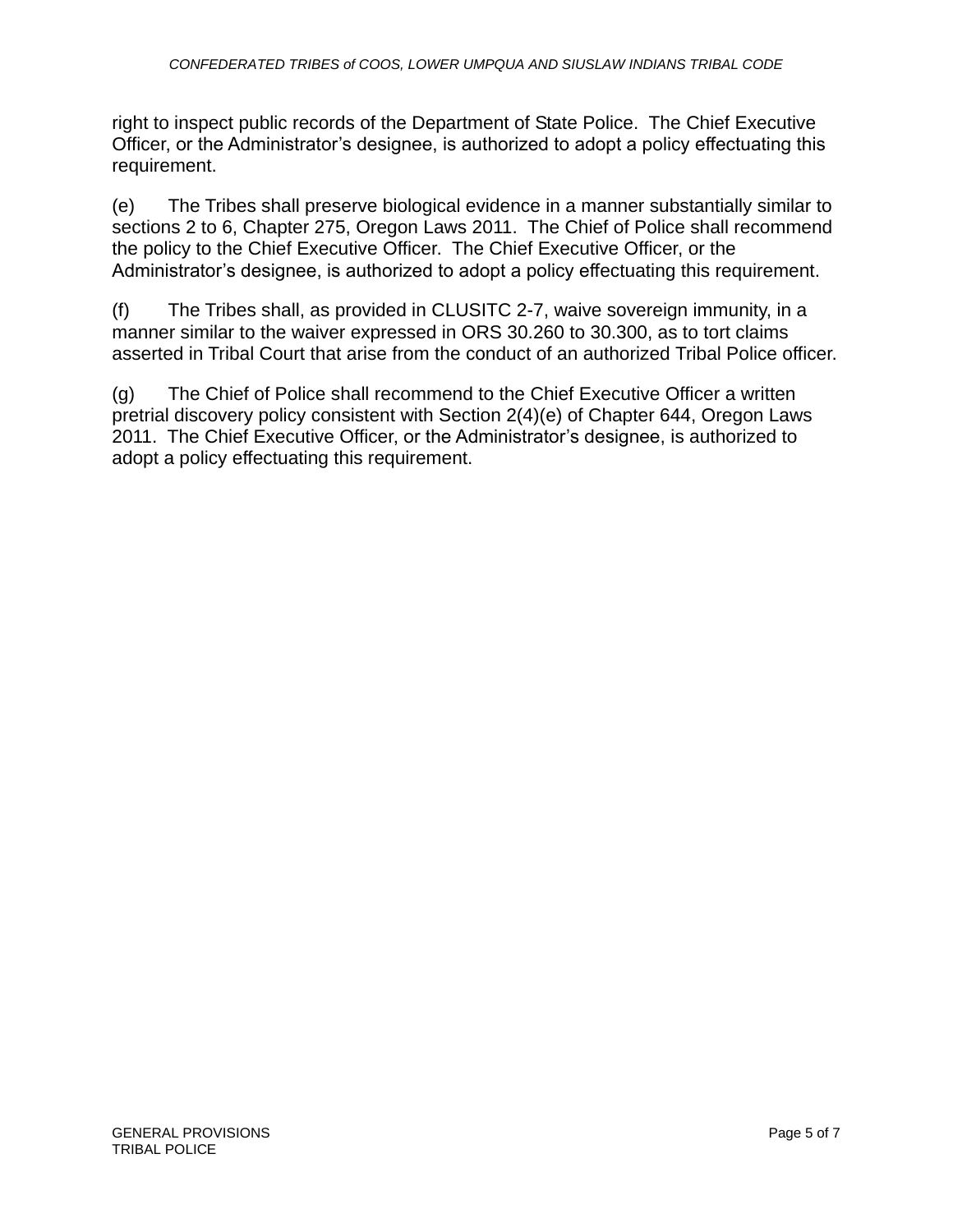APPENDIX A

# LEGISLATIVE HISTORY AND EDITORIAL CHANGES